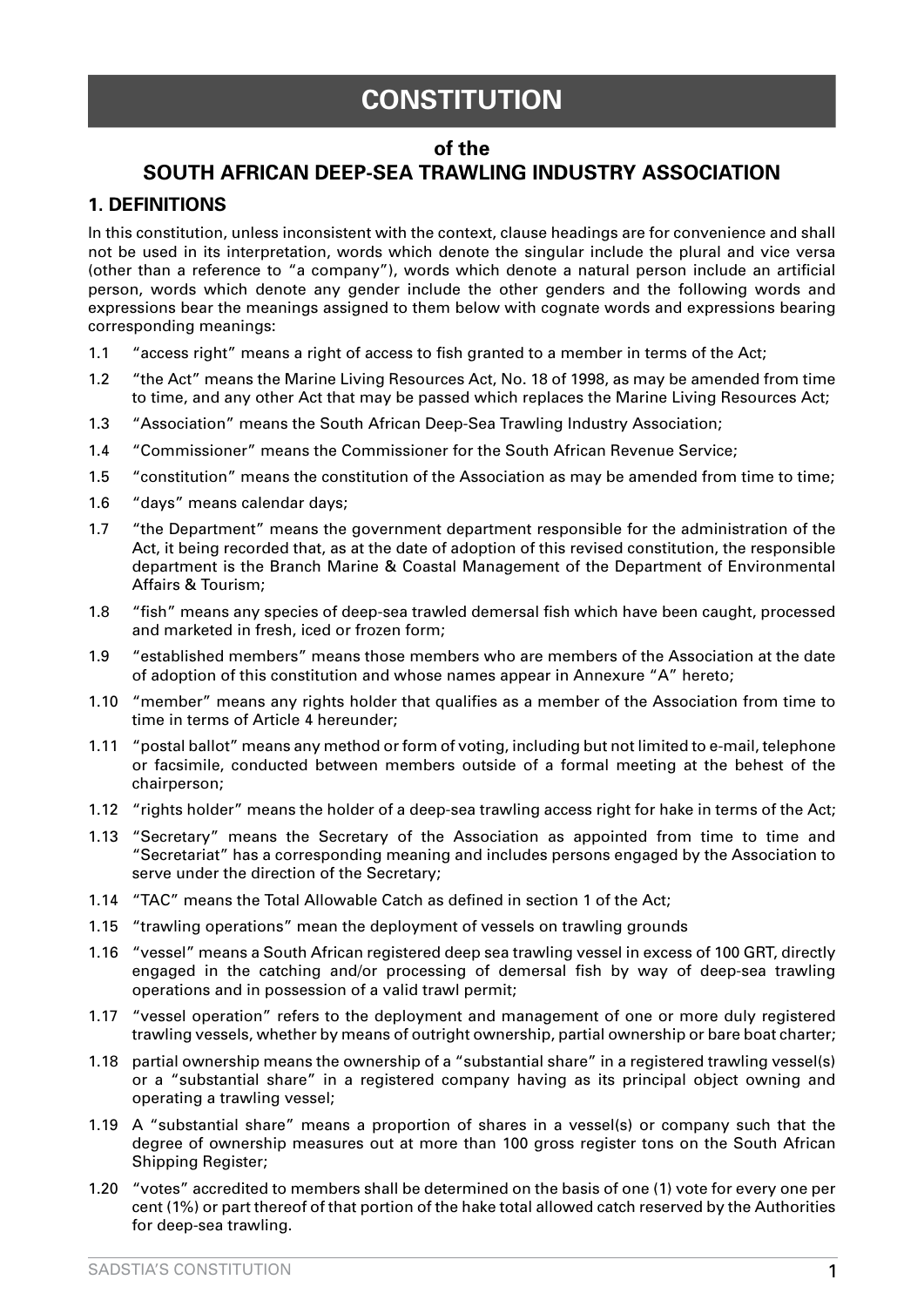# **2. RECORDAL**

- 2.1 The Association's first constitution was adopted on 24th March 1974 and was amended from time to time thereafter.
- 2.2 Mindful that circumstances have changed considerably since the founding of the Association the established members have decided to adopt a new constitution.
- 2.3 Further the members have taken cognisance of a need to open Membership of the Association to a wider range of vessel operators.
- 2.4 Accordingly this constitution replaces and supersedes the previous constitution of the Association.
- 2.5 Notwithstanding article 2.4 above, decisions, actions and procedures established under the previous Constitution of the Association will remain valid and binding on the parties subject to the provisions of this Constitution.

## **3. OBJECTS**

The objects of the Association are to:

- 3.1 Provide opportunities for collaboration and discussion between members on matters of mutual interest save that no discussion or collaboration may ever occur in relation to the pricing of fish products or other acts of market orchestration;
- 3.2 Protect and further the interests of the deep-sea trawling industry for which purpose the Association shall be empowered to deal with all matters designed to achieve these objects;
- 3.3 Promote the common interests of members carrying on the business of deep-sea trawling;
- 3.4 Act as an Industrial Body as envisaged in Section 8 of the Act;
- 3.5 Facilitate the resolution of disputes between members.

## **4. MEMBERSHIP**

- 4.1 Membership of the Association shall be open to any rights holders of a hake deep-sea trawling access right that are engaged in the catching, and processing of demersal fish derived from deep sea trawling operations with vessels registered in the Republic of South Africa as per definitions 1.16 to 1.19.
- 4.2 No rights holder other than established members of the Association shall be admitted as a member unless application for membership has been approved by a majority of members present and entitled to vote at a general meeting of the Association.
- 4.3 A holding company may achieve membership of the association in lieu of one or more wholly owned subsidiaries that have previously met the qualifications provided the change has been approved in general meeting. The rights, privileges, responsibilities and duties of such a holding company will not exceed those pertaining to the subsidiaries from which its membership derives.
- 4.4 There may be more than one member registered per deep-sea trawler provided each partial owner possesses a substantial share in an operational trawler or fleet of trawlers as set out in the definitions. The rights, privileges, responsibilities and duties of a member possessing a direct or indirect share in a vessel will be identical to members who own and operate vessels fully in their own right.
- 4.5 A member may withdraw or resign from the Association by giving three (3) calendar months' written notice of its intention to do so to the Secretary.

## **5. POWERS OF THE ASSOCIATION**

The Association shall have all powers as are necessary for the proper attainment of the objects set out above and shall in particular have the power to -

- 5.1 Impose and receive subscriptions, levies and contributions from its members;
- 5.2 Open and operate bank accounts in the name of the Association;
- 5.3 Apply funds for any purposes that comply with the objects of or in the interests of the Association and the members;
- 5.4 Invest and deal with any funds for any purpose related to the objects of the Association:-
	- 5.4.1 With a financial institution as defined in Section 1 of the Financial Institutions (Investment of Funds) Act No. 39 of 1984;
	- 5.4.2 In such other prudent investments in financial instruments as the Commissioner may approve.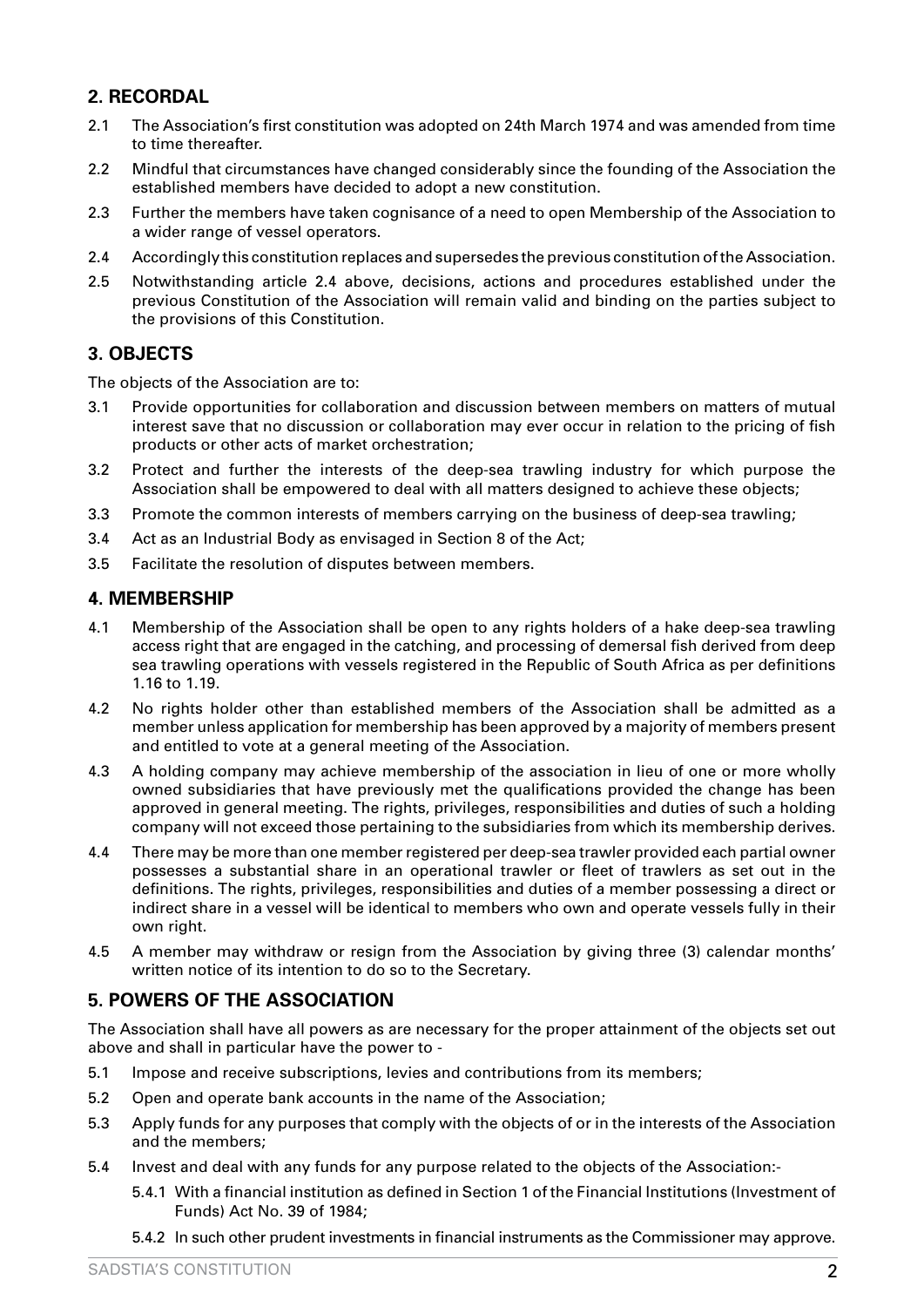## **6. CORPORATE STATUS**

- 6.1 The Association shall:
	- 6.1.1 Be a corporate body, distinct and separate from its members;
	- 6.1.2 Not conduct its business for the purpose of gain;
	- 6.1.3 Have perpetual succession, notwithstanding any change in the number or identity of its members from time to time.
- 6.2 All legal proceedings shall be brought by or against the Association in its own name and the members may authorise any person to act on behalf of the Association, to sign all such documents and to take all such steps as may be necessary in connection with such proceedings.

## **7. NON-PROFIT ORGANISATION**

- 7.1 The income and assets of the Association must be applied for the attainment and promotion of its objects.
- 7.2 No portion of the Association's income or assets may be paid, either directly or indirectly, by way of dividend, donation or otherwise, to the members save that audited surpluses may be used to defray ongoing subscriptions of Members as decided in General Meeting.

## **8. SECRETARY AND STAFF**

- 8.1 A Secretary whose duties, powers and remuneration shall be defined by the Association from time to time in general meeting shall administer the Association.
- 8.2 The Association may engage additional staff to assist the Secretary under such conditions as it considers appropriate.

## **9. MEETINGS**

- 9.1 The Association will endeavour to hold no less than six meetings during each financial year.
- 9.2 An annual general meeting of members shall be held once in each calendar year, not later than six months after the end of the Association's financial year, at which the following business shall be transacted:
	- 9.2.1 the minutes of the previous annual general meeting shall be submitted for approval; (Notwithstanding this provision the Secretary will submit minutes of an AGM for provisional approval by the Chairman at the first opportunity )
	- 9.2.2 The balance sheet and statement of Income and expenditure covering the previous financial year, duly audited by the Association's auditors, shall be laid before the meeting for approval;
	- 9.2.3 The chairperson and vice-chairperson shall be elected from amongst nominated representatives to hold office until the next annual general meeting.
	- 9.2.4 Persons who will act as members of the executive committee shall be elected..
	- 9.2.5 Auditors shall be appointed;
	- 9.2.6 Such other business of which due notice has been given.
- 9.3 An ordinary general meeting, for purposes of attending to the ordinary business of the Association, may be called at any time upon request by any one member. The period of notice to be given for such meeting shall be fourteen (14) days, provided that shorter notice may be given if at least five (5) members agree that the particular circumstances warrant such shorter notice.
- 9.4 A special general meeting, to consider matters other than those of a purely business nature, may be called at the discretion of the chairperson or upon requisition by one or more members. Notice of all special general meetings, showing the business to be transacted thereat, shall be given in writing to members not less than five (5) days prior to the date of such meeting provided that shorter notice may be given if either the chairperson or at least five (5) members agree that the particular circumstances warrant such shorter notice.
- 9.5 At all general meetings (which for purposes of this Article 9 means the annual general meetings, ordinary general meetings and special general meetings) 50% (fifty percent as determined by a poll) of the total membership in person or by proxy shall form a quorum. If a quorum is not present at the time the meeting is due to commence, it shall stand adjourned for one hour and at such adjourned meeting the members present shall form a quorum.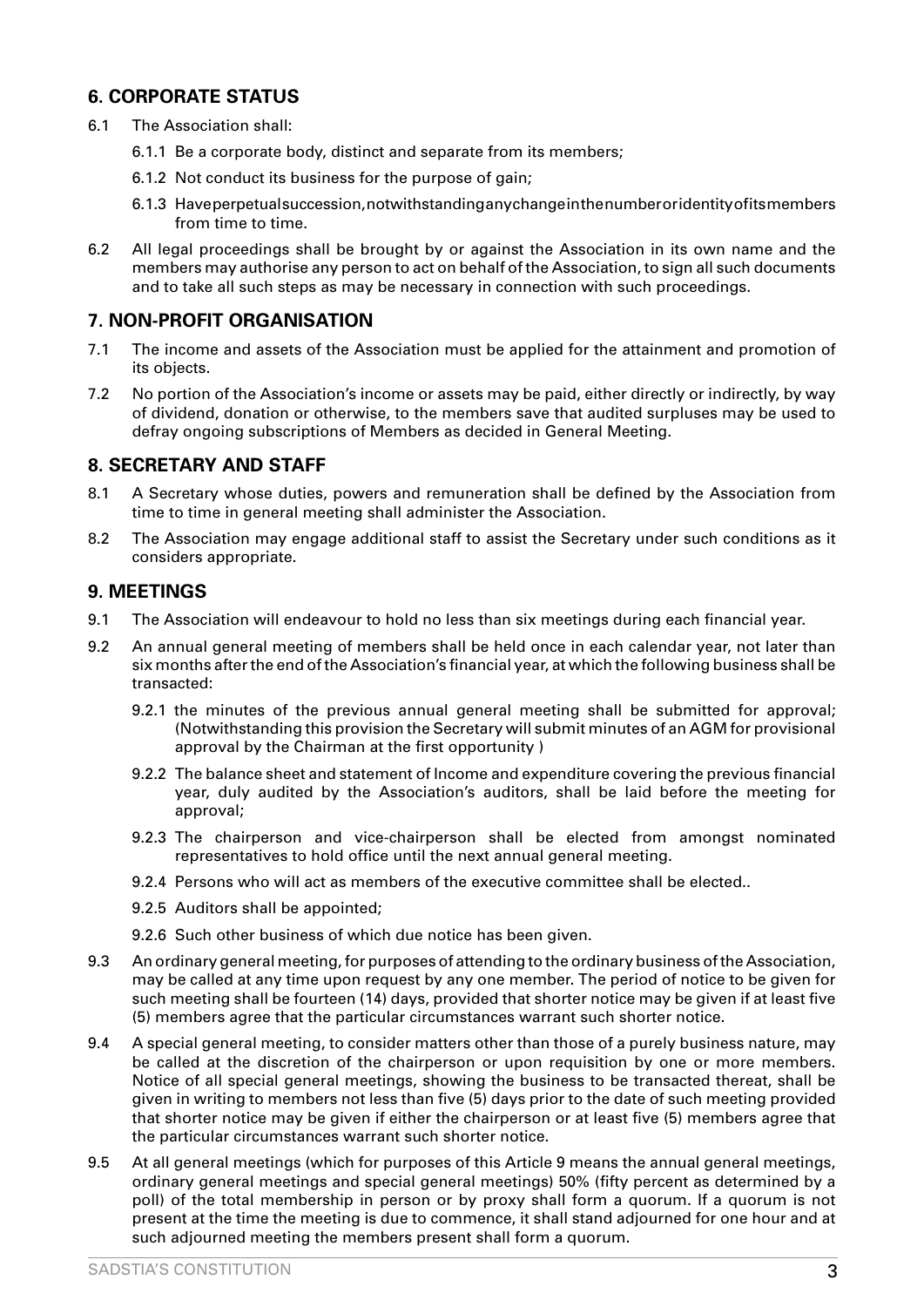- 9.6 The chairperson, or in his absence the vice-chairperson, shall preside at all general meetings of the Association. If neither the chairperson nor the vice-chairperson is present or being present is for any valid reason unable to preside, the meeting may elect a chairperson for the particular meeting.
- 9.7 Each member shall advise the Secretary in writing of the name and address of the person, and any alternate for such person, appointed to act as its representative at any meetings of the Association. An alternate may act as an observer at any general meeting at which the relevant principal representative is present.
- 9.8 Each member may be represented at general meetings either in person or by proxy.

## **10. VOTING**

- 10.1 Subject to clause 10.3, matters other than amendments to this constitution in terms of Article 14, in respect of which it may be necessary to resort to voting, shall be determined by a simple majority in a show of hands unless a member present calls for a poll vote. In that event, each member shall be able to cast votes in person or by proxy in accordance with the number of votes credited to that member as set out in 1.20 above and recorded in a register kept for the purpose of voting by the Secretary. A poll will, in turn, be decided on a simple majority of the votes cast and the result will supersede that of any prior show of hands at the meeting.
- 10.2 If, in between meetings of the Association, any matter arises which requires an urgent decision, the chairperson may authorise a postal ballot which will be conducted under the supervision of the Secretary. The decision of such postal ballot shall be considered a decision of the Association and entered into the minutes of the next general meeting.
- 10.3 The Association shall not take any decision which may directly or indirectly prejudice the deep sea trawl demersal fishing right (including in respect of any related bycatch) of any member unless such decision is supported by all the members present at a meeting of the Association and unless all members have been given notice of the proposed decision

## **11. COMMITTEES**

- 11.1 The Association may from time to time appoint committees for such purposes as the members in general meeting consider appropriate.
- 11.2 The Association in general meeting may delegate to any committee such powers as it deems appropriate.
- 11.3 Any committee appointed in terms of this Article may be disbanded by the Association in general meeting.
- 11.4 Persons appointed to a committee in terms of this Article need not necessarily be employees of the members of the Association other than appointments to the Executive Committee.
- 11.5 An executive committee consisting of no more than five persons shall be charged with conducting Association business between meetings or at short notice. The Executive Committee shall consist of the Chair and Vice Chair plus no more than three other persons elected at an Annual General Meeting and may deal with any day to day matter that arises between Meetings as mandated by the Association. Any decisions or actions of the Executive shall be circulated to Members within seven days and recorded in the minutes of the first General Meeting thereafter.

## **12. FINANCE**

- 12.1 The Association's financial year shall be from the 1st of January to the 31st day of December.
- 12.2 The Association shall be financed by way of subscription, levy or contribution as may be determined by the Association in general meeting. Voting strength shall be used in determining a formula for calculating Member's subscriptions.
- 12.3 Should any member be in arrears in the payment of its subscription, levy or contribution, the member shall be requested by the Secretary to effect payment and, if this is not done within one month of such request the member shall ipso facto cease to be a member of the Association upon being so informed by the Secretary in writing.
- 12.4 All funds accruing to the Association shall be banked with a recognised banking institution as agreed to by the Association in general meeting, and all withdrawals of moneys from such account shall require signatures representative of two panels comprising members of the executive committee or Secretary on the one hand, and any authorised member of the Secretariat on the other, or any two signatures from such panel of signatories as may be authorised from time to time.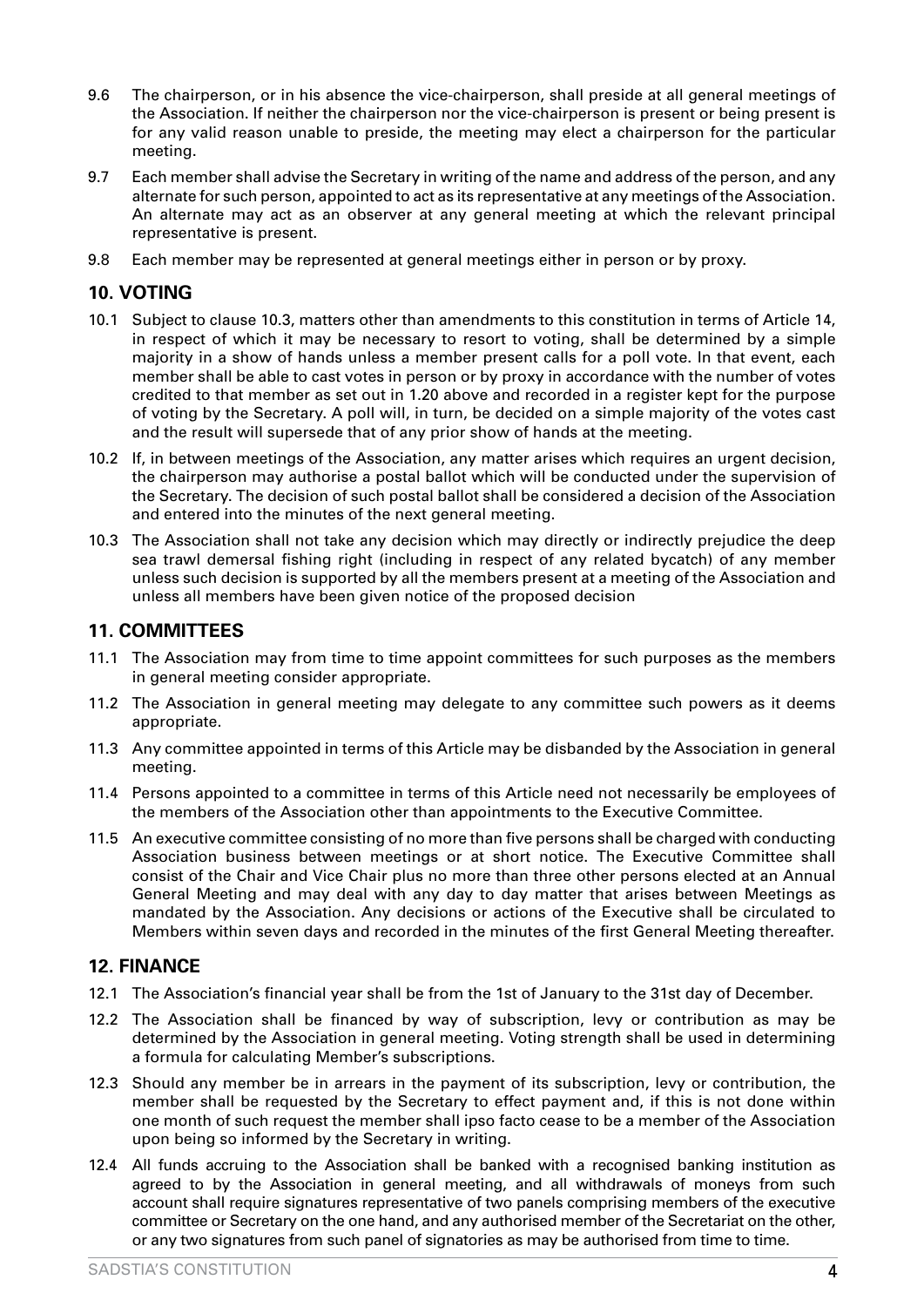## **13. DISPUTE RESOLUTION**

Unless otherwise contractually agreed upon, disputes that arise between members of the Association in regard to the trawling operations carried out by the members shall be resolved in the following manner:

- 13.1 The relevant members shall make every effort to settle the dispute on a consensual basis and to this end shall as soon as possible refer the dispute to the Chief Executive Officers of such members or their delegates, who shall make every effort to settle the dispute.
- 13.2 If the members are unable to resolve their dispute in terms of Article 13.1 above within 24 (twenty four) hours of the dispute being referred to the respective Chief Executive Officers or their delegates, or within such further period as may be agreed by the members in dispute, then the members to the dispute shall refer the dispute to a mediator nominated by the Arbitration Foundation of South Africa ("AFSA") to facilitate the resolution of the dispute.
- 13.3 If the dispute is not resolved within 3 (three) days after the referral thereof to the mediator, or within such additional period of time as may be agreed by the members in dispute, then the dispute shall be referred to an arbitrator appointed by AFSA, for determination and resolution in accordance with the rules of AFSA, provided that every possible effort must be made to resolve the dispute as expeditiously and inexpensively as possible.

#### **14. AMENDMENTS**

This constitution may only be repealed, amended or added to by written resolution carried by at least two thirds of members at a special general meeting called for that purpose, of which the required notice in terms of Article 9.3 above has been given.

#### **15. DISSOLUTION**

The Association may be dissolved by resolution passed by two-thirds majority of members present in person or by proxy at a special general meeting, convened for that purpose, of which the required notice has been given. If, upon dissolution of the Association, there remain any funds whatsoever, after the satisfaction of all debts and liabilities, the same shall be distributed to a similar organisation that has been approved as a tax exempt entity by the Commissioner, in such manner as may be determined at such general meeting.

#### **16. SUSPENSION OR EXPULSION**

Should it be resolved by a majority in general meeting that, in the opinion of the members of the Association, the continuous membership of a member is contrary to the interests of the Association or that a member has lost the confidence of the Association, the Executive Committee may deprive such member of all or any of the rights, benefits or privileges of membership for such time as it deems fit provided that suspension may only be lifted if all moneys owed to the Association have been paid. Alternatively, the Executive Committee may terminate membership for the same reason. Where membership is terminated in terms of this Article, then the party concerned will be eligible for readmission at some future time should members in general meeting consider this appropriate.

Adopted at a SPECIAL GENERAL MEETING held in CAPE TOWN on 12th September 2002.